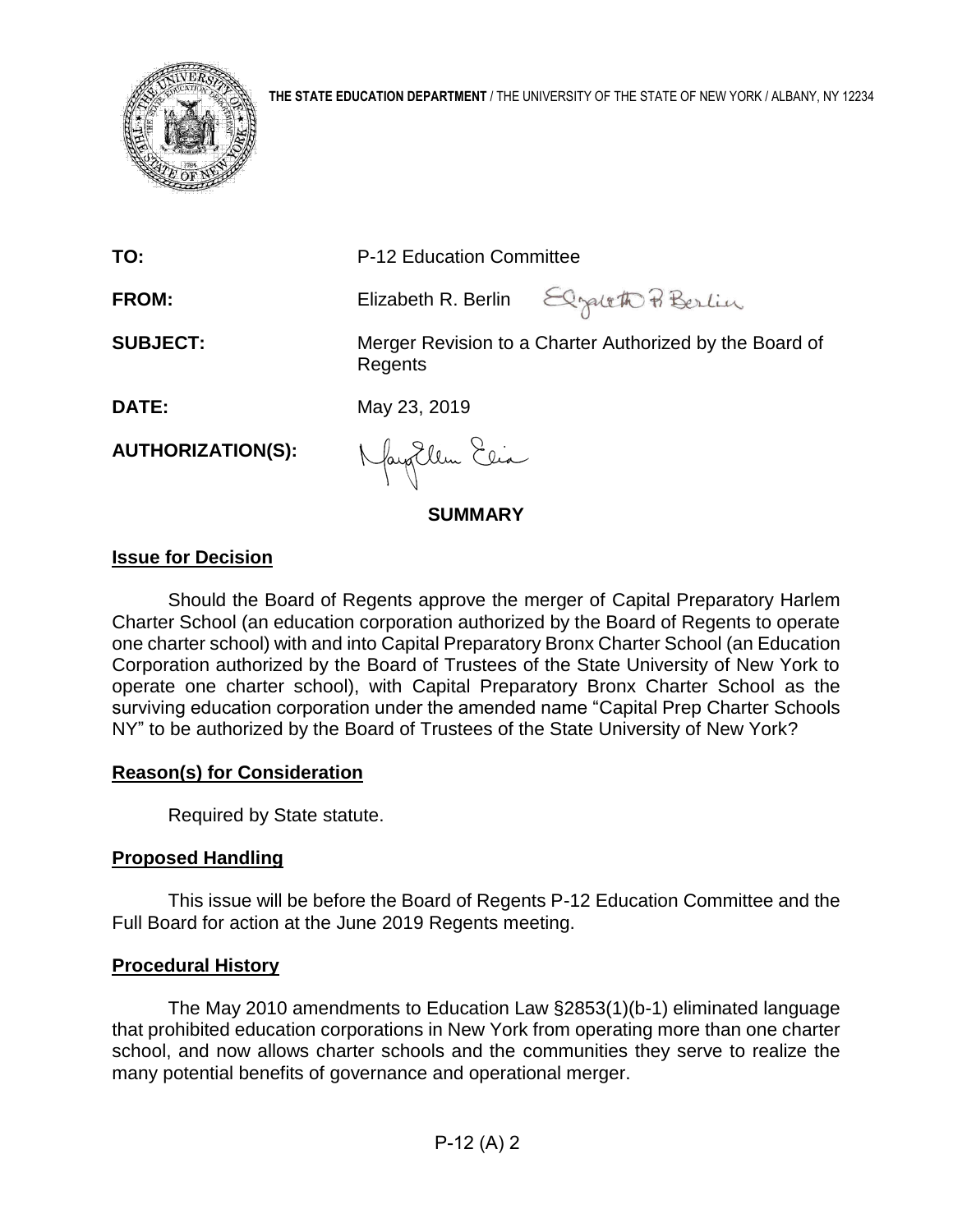# **Background Information**

The merger of existing charter school governing boards requires revisions to each of the charters of the merging schools, which must be approved by the respective chartering entity or entities involved. This means that, in situations where schools that wish to merge have different chartering entities ("cross-entity merger"), the approval of all parties – the boards of trustees of the schools and each chartering entity – is required before any such merger may occur.

In this case, the Board of Trustees of the State University of New York plans to vote on the merger at its June 2019 meeting. The Regents' approval of this merger would be contingent upon the Trustees' subsequent approval of the merger to occur no later than July 1, 2019.

### **Related Regents Items**

### [November 2014 Initial Charter](http://www.regents.nysed.gov/common/regents/files/1114p12a3.pdf)

(http://www.regents.nysed.gov/common/regents/files/1114p12a3.pdf)

### **Recommendation**

VOTED: That pursuant to the authority contained in Education Law §§223 and 2853(1)(b-1)

- 1. Capital Preparatory Harlem Charter School be and hereby is merged with Capital Preparatory Bronx Charter School, with Capital Preparatory Bronx Charter School as the surviving education corporation under the amended name, Capital Prep Charter Schools NY.
- 2. Capital Preparatory Bronx Charter School, the surviving corporation, shall continue to administer the educational operations and purposes of the constituent corporations in the same manner as they presently exist.
- 3. The separate existence of Capital Preparatory Harlem Charter School and Capital Preparatory Bronx Charter School hereby ceases, and Capital Preparatory Bronx Charter School, the surviving corporation under the amended name Capital Prep Charter Schools NY is hereby vested with all the rights, privileges, immunities, powers, and authority possessed by or granted by law to each of the constituent corporations. All assets and liabilities of the respective constituent corporations are hereby assets and liabilities of such surviving corporation. All property, real, personal, and mixed and all debts to each of the corporations on whatever account are hereby attached to Capital Preparatory Bronx Charter School, the surviving corporation under the amended name Capital Prep Charter Schools NY, and may be enforced against it to the same extent as if the debts, liabilities, and duties had been incurred or contracted by it.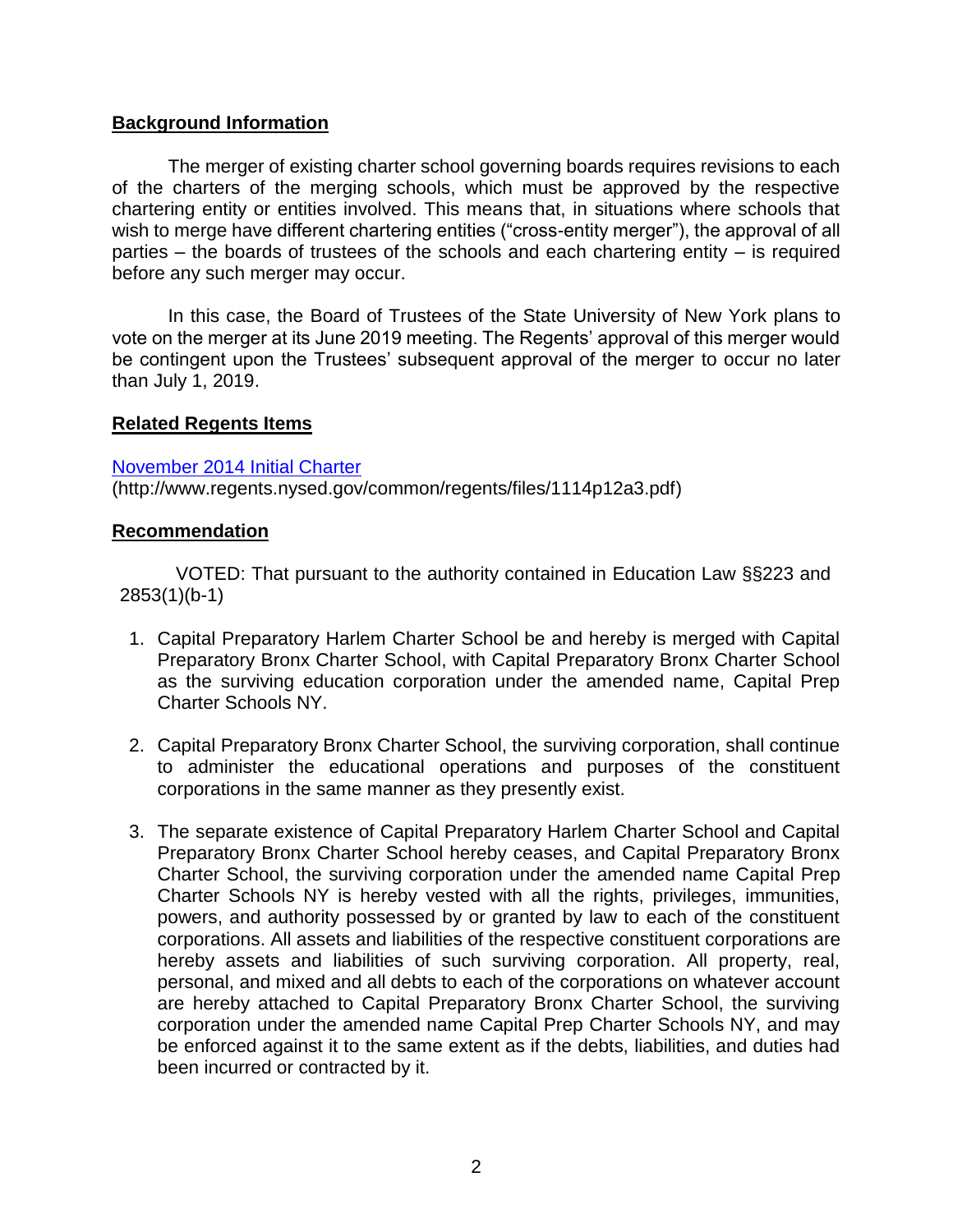- 4. The merged corporation shall operate under the provisional charter granted to Capital Preparatory Bronx Charter School under the amended name Capital Prep Charter Schools NY, which is hereby amended to authorize the operation of two public charter schools as follows:
	- i. Capital Preparatory Harlem Charter School; and
	- ii. Capital Preparatory Bronx Charter School
- 5. The merger herein shall take effect on July 1, 2019; and it is further

VOTED: That the Board of Regents finds that: (1) **Capital Preparatory Harlem Charter School** meets the requirements set out in Article 56 of the Education Law, and all other applicable laws, rules and regulations; (2) **Capital Preparatory Harlem Charter School** can demonstrate the ability to operate in an educationally and fiscally sound manner; (3) granting the request to revise the charter is likely to improve student learning and achievement and materially further the purposes set out in subdivision two of section twenty-eight hundred fifty of Article 56 of the Education Law; and (4) granting the request to revise the charter would have a significant educational benefit to the students expected to attend the schools operated by **Capital Preparatory Harlem Charter School**, and the Board of Regents therefore approves the charter revision and amends the provisional charter accordingly, contingent upon the approval of the Board of Trustees of the State University of New York, which must occur on or before July 1, 2019.

VOTED: That the Board of Regents finds that: (1) **Capital Preparatory Bronx Charter School** meets the requirements set out in Article 56 of the Education Law, and all other applicable laws, rules and regulations; (2) **Capital Preparatory Bronx Charter School** can demonstrate the ability to operate in an educationally and fiscally sound manner; (3) granting the request to revise the charter is likely to improve student learning and achievement and materially further the purposes set out in subdivision two of section twenty-eight hundred fifty of Article 56 of the Education Law; and (4) granting the request to revise the charter would have a significant educational benefit to the students expected to attend the schools operated by **Capital Preparatory Bronx Charter School**, and the Board of Regents therefore approves the charter revision and amends the provisional charter accordingly, contingent upon the approval of the Board of Trustees of the State University of New York, which must occur on or before July 1, 2019.

# **Timetable for Implementation**

The Regents action for Capital Preparatory Harlem Charter School and Capital Preparatory Bronx Charter School will become effective on July 1, 2019.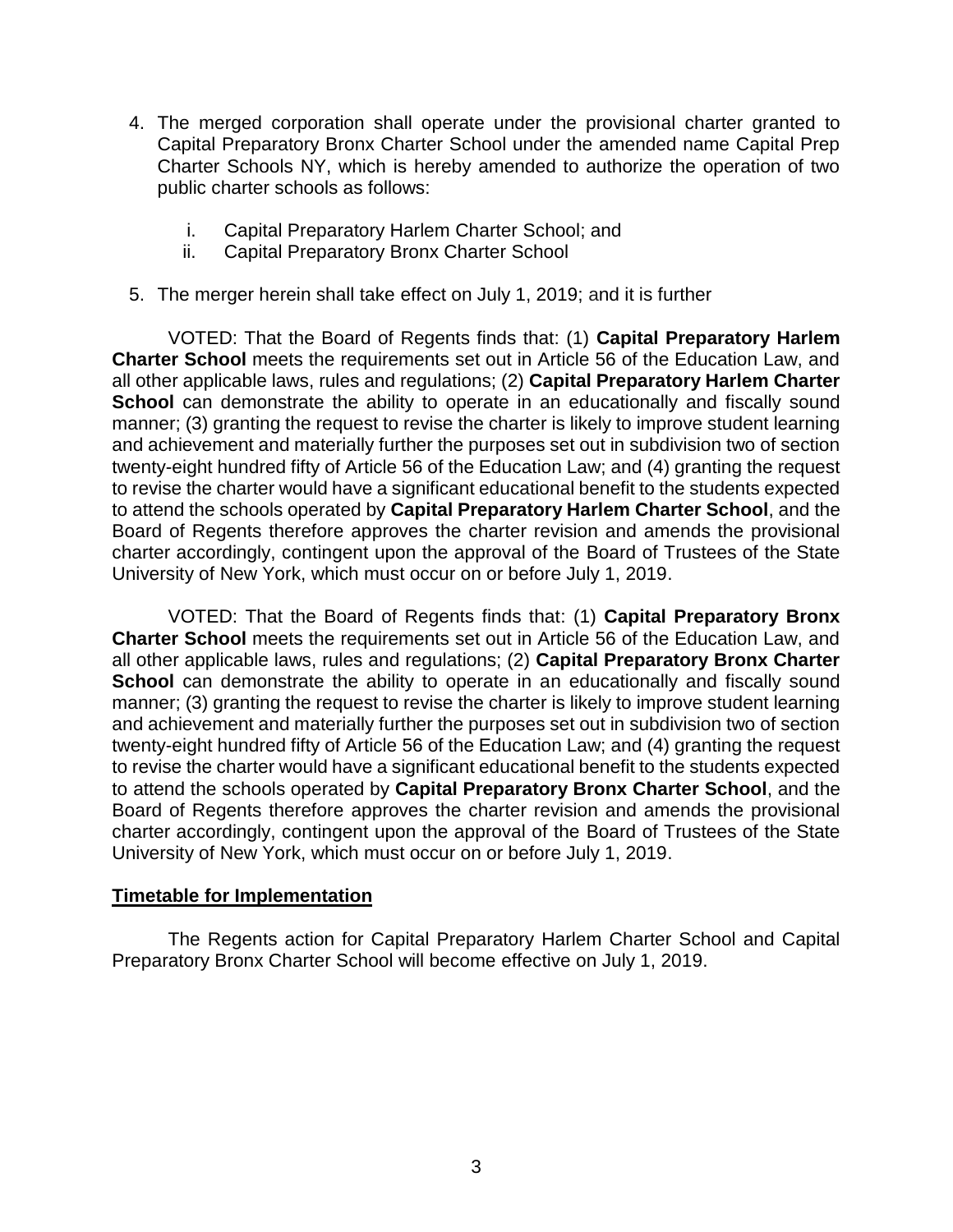# **Merger of Capital Preparatory Harlem Charter School and Capital Preparatory Bronx Charter School**

## **Capital Preparatory Harlem Charter School**

| <b>Name of Charter School</b>                              | Capital Preparatory Harlem Charter School                                                                                                                                                                                                                                                                                                                                                                                                                                                                |
|------------------------------------------------------------|----------------------------------------------------------------------------------------------------------------------------------------------------------------------------------------------------------------------------------------------------------------------------------------------------------------------------------------------------------------------------------------------------------------------------------------------------------------------------------------------------------|
| <b>Board Chair</b>                                         | Derek Ferguson                                                                                                                                                                                                                                                                                                                                                                                                                                                                                           |
| <b>District of Location</b>                                | NYC CSD 4                                                                                                                                                                                                                                                                                                                                                                                                                                                                                                |
| <b>Opening Month/Year</b>                                  | September 2016                                                                                                                                                                                                                                                                                                                                                                                                                                                                                           |
| <b>Current Charter Term</b>                                | September 1, 2016 - June 30, 2021                                                                                                                                                                                                                                                                                                                                                                                                                                                                        |
| <b>Management Company</b>                                  | Capital Preparatory Schools, Inc.                                                                                                                                                                                                                                                                                                                                                                                                                                                                        |
| Partner(s)                                                 | N/A                                                                                                                                                                                                                                                                                                                                                                                                                                                                                                      |
| <b>Approved Grade Levels/</b><br><b>Number of Students</b> | Grades 6 -11/600 students                                                                                                                                                                                                                                                                                                                                                                                                                                                                                |
| <b>Proposed Revision</b>                                   | To merge Capital Preparatory Harlem Charter School (an education<br>corporation authorized by the Board of Regents to operate one charter<br>school) with and into Capital Preparatory Bronx Charter School (an<br>Education Corporation authorized by the Board of Trustees of the State<br>University of New York to operate one charter school), with Capital<br>Preparatory Bronx Charter School as the surviving education corporation<br>under the amended name "Capital Prep Charter Schools NY." |

Table 1: School Summary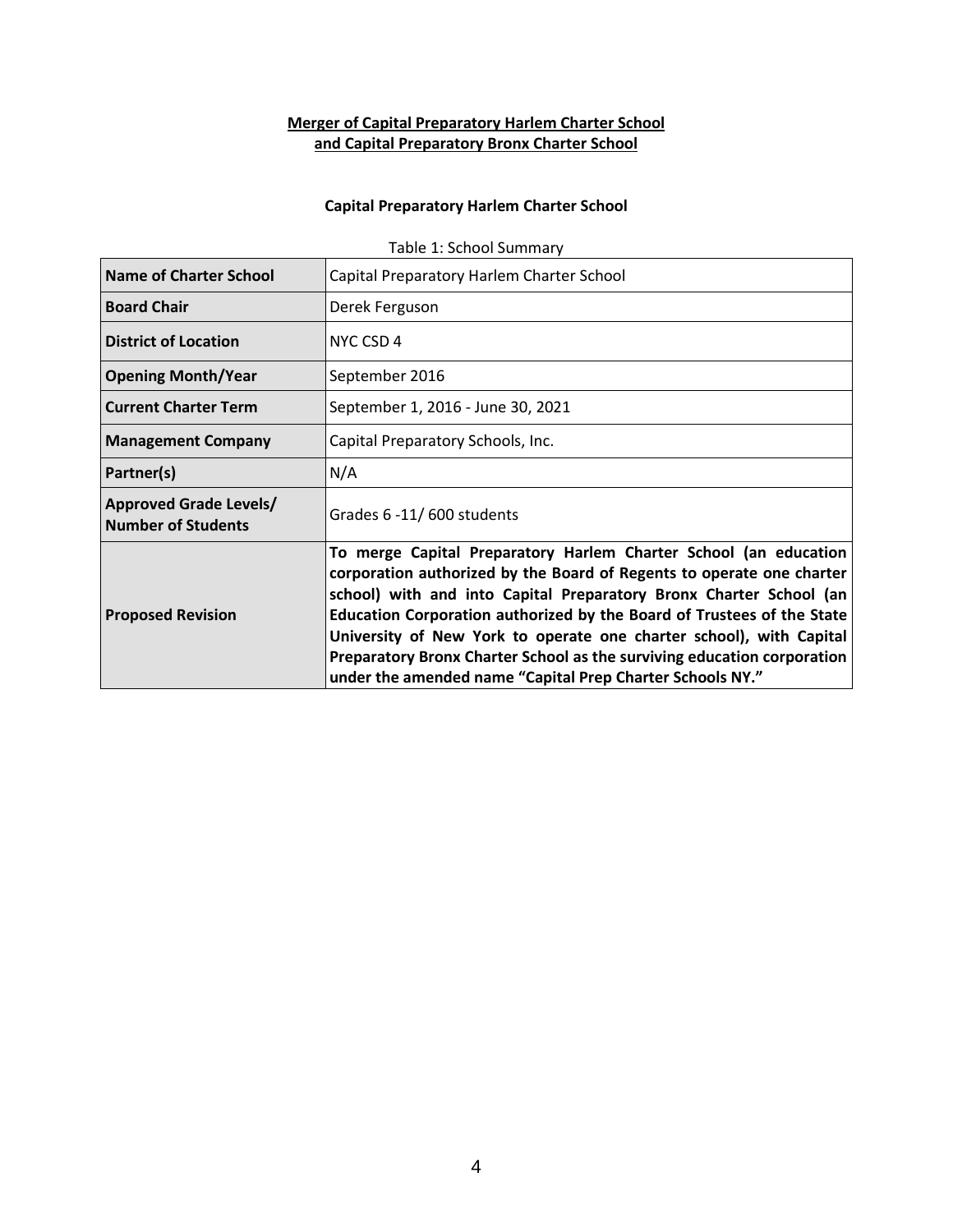|                     | <b>ELA</b> |                                    |                                |                             | Math       |                     |                                    |                                |                                    |            |                               |
|---------------------|------------|------------------------------------|--------------------------------|-----------------------------|------------|---------------------|------------------------------------|--------------------------------|------------------------------------|------------|-------------------------------|
|                     |            | Capital Preparatory<br>უ<br>Harlem | CSD <sub>4</sub><br><b>NYC</b> | Differential to<br>District | <b>NYS</b> | Differential to NYS | Capital Preparatory<br>უ<br>Harlem | CSD <sub>4</sub><br><b>NAC</b> | Differential to<br><b>District</b> | <b>NYS</b> | <b>NYS</b><br>Differential to |
| <b>All Students</b> | 2016-2017  | 27%                                | 29%                            | $-2$                        | 37%        | $-10$               | 10%                                | 26%                            | $-16$                              | 39%        | $-29$                         |
|                     | 2017-2018  | 42%                                | 40%                            | $+2$                        | 46%        | $-4$                | 24%                                | 27%                            | $-3$                               | 40%        | $-16$                         |
|                     | 2016-2017  | 10%                                | 4%                             | $+6$                        | 9%         | $+1$                | 5%                                 | 5%                             | $\bf{0}$                           | 10%        | $-5$                          |
| SWD                 | 2017-2018  | 22%                                | 12%                            | $+10$                       | 14%        | $+8$                | 13%                                | 8%                             | $+5$                               | 12%        | $+1$                          |
| ELL/MLL             | 2017-2018  | 13%                                | 19%                            | $-6$                        | 20%        | $-7$                | 13%                                | 15%                            | $-2$                               | 21%        | $-8$                          |
|                     | 2016-2017  | 26%                                | 25%                            | $+1$                        | 27%        | $-1$                | 7%                                 | 21%                            | $-14$                              | 27%        | $-20$                         |
| ED                  | 2017-2018  | 39%                                | 35%                            | $+4$                        | 36%        | $+3$                | 22%                                | 24%                            | $-2$                               | 30%        | $-8$                          |

Table 2: Elementary/Middle School Assessment Proficiency Outcomes

*(1) Data in the table represents tested students in respective subgroups who scored proficiently (level 3 or above) on each NYS assessment.*

*(2) For the students with disabilities and the ELL/MLL subgroups, both current and former members of the subgroups have been combined.*

*(3) In some cases, the number of students in a subgroup was <5 students. For those subgroups, pursuant to NYSED business rules, the data was suppressed, and the subgroup category was not included for the applicable metric.*

*(4) Data in the table above represents a comparison between those grades served in the charter school to only those same grades in the district.*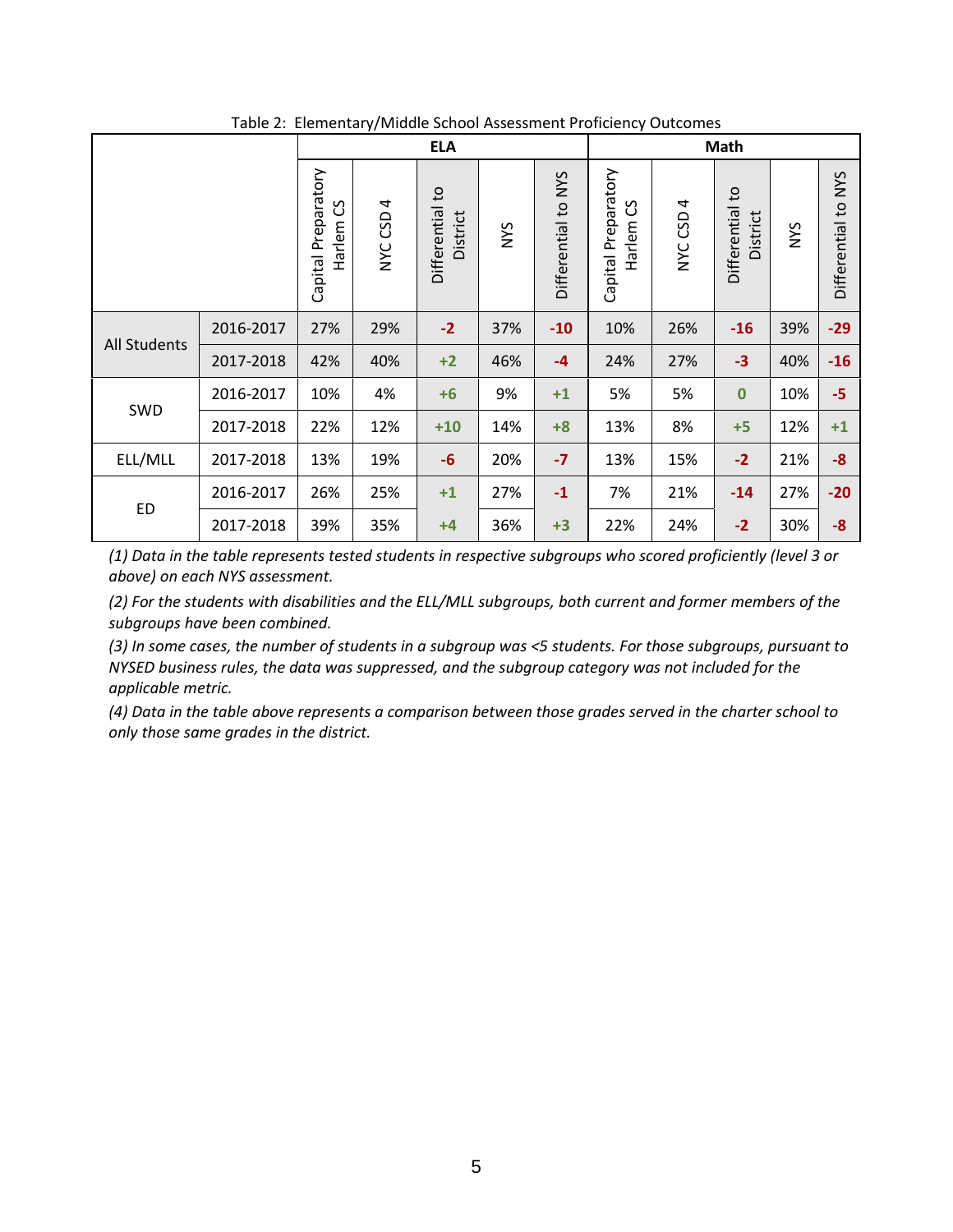|           | 2016-2017                                   |           |                             | 2017-2018                                   |           |                             |  |
|-----------|---------------------------------------------|-----------|-----------------------------|---------------------------------------------|-----------|-----------------------------|--|
|           | Capital Preparatory<br>Harlem <sub>CS</sub> | NYC CSD 4 | Differential to<br>District | Capital Preparatory<br>Harlem <sub>CS</sub> | NYC CSD 4 | Differential to<br>District |  |
| SWD       | 26%                                         | 31%       | $-5$                        | 25%                                         | 31%       | -6                          |  |
| ELL/MLL   | 2%                                          | 10%       | $-8$                        | 3%                                          | 14%       | $-11$                       |  |
| <b>ED</b> | 75%                                         | 77%       | $-2$                        | 65%                                         | 83%       | $-18$                       |  |

Table 3: Capital Preparatory Harlem Charter School Demographics Compared to District of Location

*\*(1) For the students with disabilities and the ELL/MLL subgroups, both current and former members of the subgroups have been combined. \*(2) Data in the table above represents a comparison between those grades served in the charter school to only those same grades in the district.*

Capital Preparatory Harlem Charter School was authorized by the Board of Regents in 2014, and is in its initial charter term, which expires in 2021. The education corporation is seeking to merge with Capital Preparatory Bronx Charter School, an education corporation authorized by the State University of New York (SUNY) Trustees. The school will commence instruction in the 2020-2021 school year.

The schools expect the following benefits to result from the merger:

- 1. A simplified and streamlined governance structure, as there will be only one Board of Trustees post-merger which will be responsible for the oversight and strategic direction of the education corporation and the two schools. The consolidated Board of Trustees will make strategic decisions that apply to both schools, while still having the ability to focus on the oversight of each individual school.
- 2. A cost-effective operations structure. By merging now, Capital Prep Bronx will be in a position to benefit from the organizational systems and best practices already developed by Capital Prep Harlem in conjunction with its Charter Management Organization, Capital Preparatory Schools Incorporated. The merger will allow the schools to pool resources so that oversight of the schools' finances and compliance obligations may be handled more efficiently, from both a cost and time perspective. This includes efficiencies and quality improvements relating to the audit, general ledger maintenance, contracted financial management, and full-time staff quality.